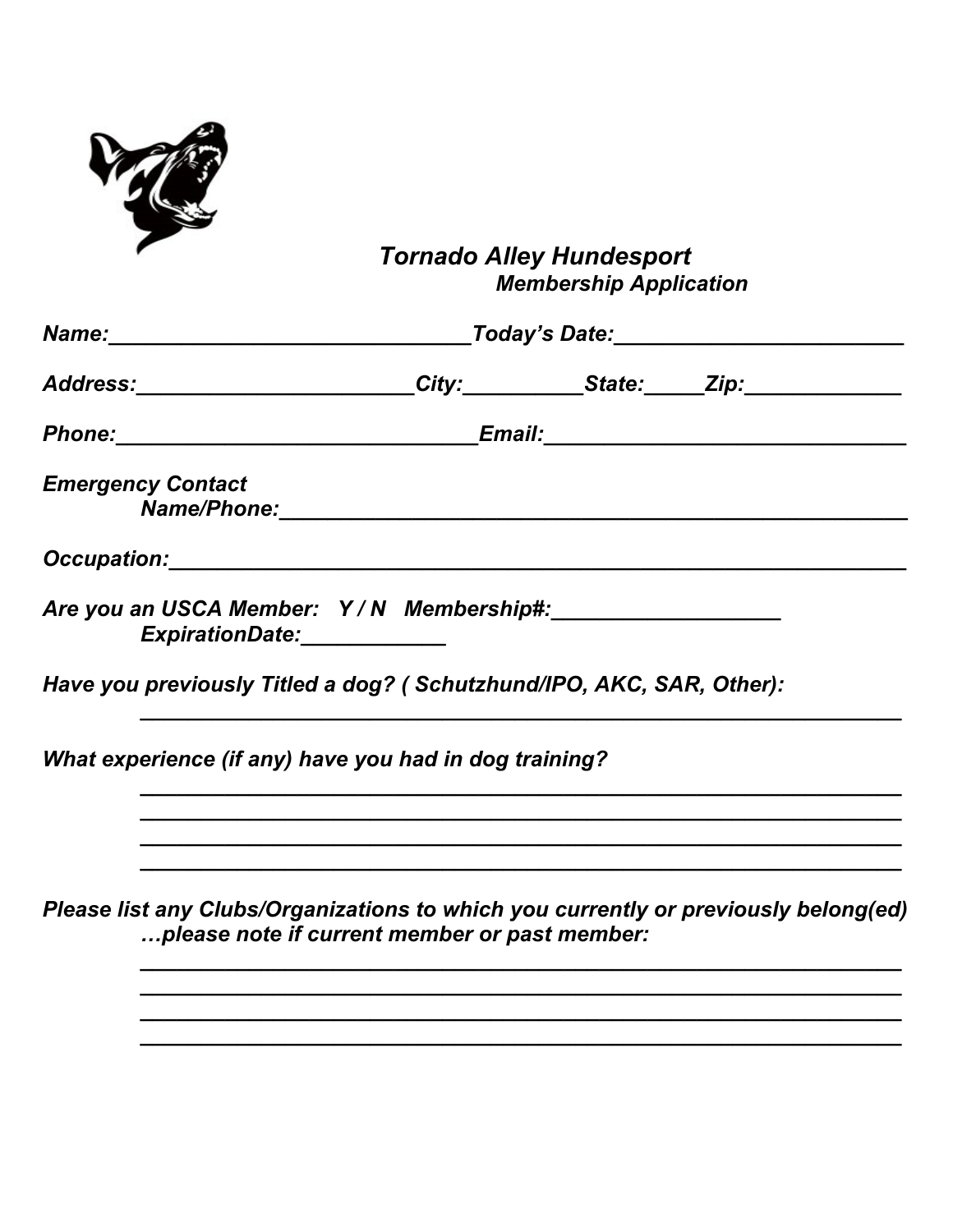*What breed(s) of dog(s) are you currently or interested in training?*

| Name(s) and age(s) of dogs currently or interested in training:   |      |
|-------------------------------------------------------------------|------|
|                                                                   | Age: |
|                                                                   | Age: |
|                                                                   | Age: |
| Veterinarian:<br><b>Phone:</b>                                    |      |
| Are vaccinations current?: Y/N<br><b>Date of last Rabies</b>      |      |
| <b>Vaccination:</b><br>State:                                     |      |
| <b>Tatton or Microchin</b><br>Is vour don: Tattoned / Microchined |      |

*\_\_\_\_\_\_\_\_\_\_\_\_\_\_\_\_\_\_\_\_\_\_\_\_\_\_\_\_\_\_\_\_\_\_\_\_\_\_\_\_\_\_\_\_\_\_\_\_\_\_\_\_\_\_\_\_\_\_\_\_\_\_\_*

*Is your dog: Tattooed / Microchiped Tattoo or Microchip Number:\_\_\_\_\_\_\_\_\_\_\_\_\_\_\_\_\_\_\_\_\_\_\_\_\_\_\_\_*

*What goals do you have for your dog, as well as for yourself in the Sport?*

 *Code of Ethics*

*1. I will, at all times, present my dog(s) and myself in a responsible and professional manner.*

*2. I realize that my actions are a direct reflection on my fellow Club Members and ultimately United Schutzhund Clubs of America. I will conduct myself accordingly.*

*\_\_\_\_\_\_\_\_\_\_\_\_\_\_\_\_\_\_\_\_\_\_\_\_\_\_\_\_\_\_\_\_\_\_\_\_\_\_\_\_\_\_\_\_\_\_\_\_\_\_\_\_\_\_\_\_\_\_\_\_\_\_\_ \_\_\_\_\_\_\_\_\_\_\_\_\_\_\_\_\_\_\_\_\_\_\_\_\_\_\_\_\_\_\_\_\_\_\_\_\_\_\_\_\_\_\_\_\_\_\_\_\_\_\_\_\_\_\_\_\_\_\_\_\_\_\_ \_\_\_\_\_\_\_\_\_\_\_\_\_\_\_\_\_\_\_\_\_\_\_\_\_\_\_\_\_\_\_\_\_\_\_\_\_\_\_\_\_\_\_\_\_\_\_\_\_\_\_\_\_\_\_\_\_\_\_\_\_\_\_ \_\_\_\_\_\_\_\_\_\_\_\_\_\_\_\_\_\_\_\_\_\_\_\_\_\_\_\_\_\_\_\_\_\_\_\_\_\_\_\_\_\_\_\_\_\_\_\_\_\_\_\_\_\_\_\_\_\_\_\_\_\_\_*

*3. I will cultivate friendship and common interest among all Club Members.*

*4. I will, at all times, demonstrate my respect for my fellow Club Members whether in their company or not.*

*5. I will educate those interested in the sport of Utility Dogs to the best of my ability. I will provide all information available to a potential sports friend, but will always allow the individual their right to decide whether the sport is right for them. 6. I will do my best to educate the public about the sport of the Utility Dog and police/military training and to dispel any misconceptions about the Utility Dog as a sport.*

*7. If I am actively breeding dogs, I will make every effort to assure the buyers understanding of the dog, its faults and merits, and all terms of the sale. I will not willfully deceive anyone and will be fair, honest and as accurate as possible in all appraisals. I will not knowingly expose any dog or human to disease or unsanitary*